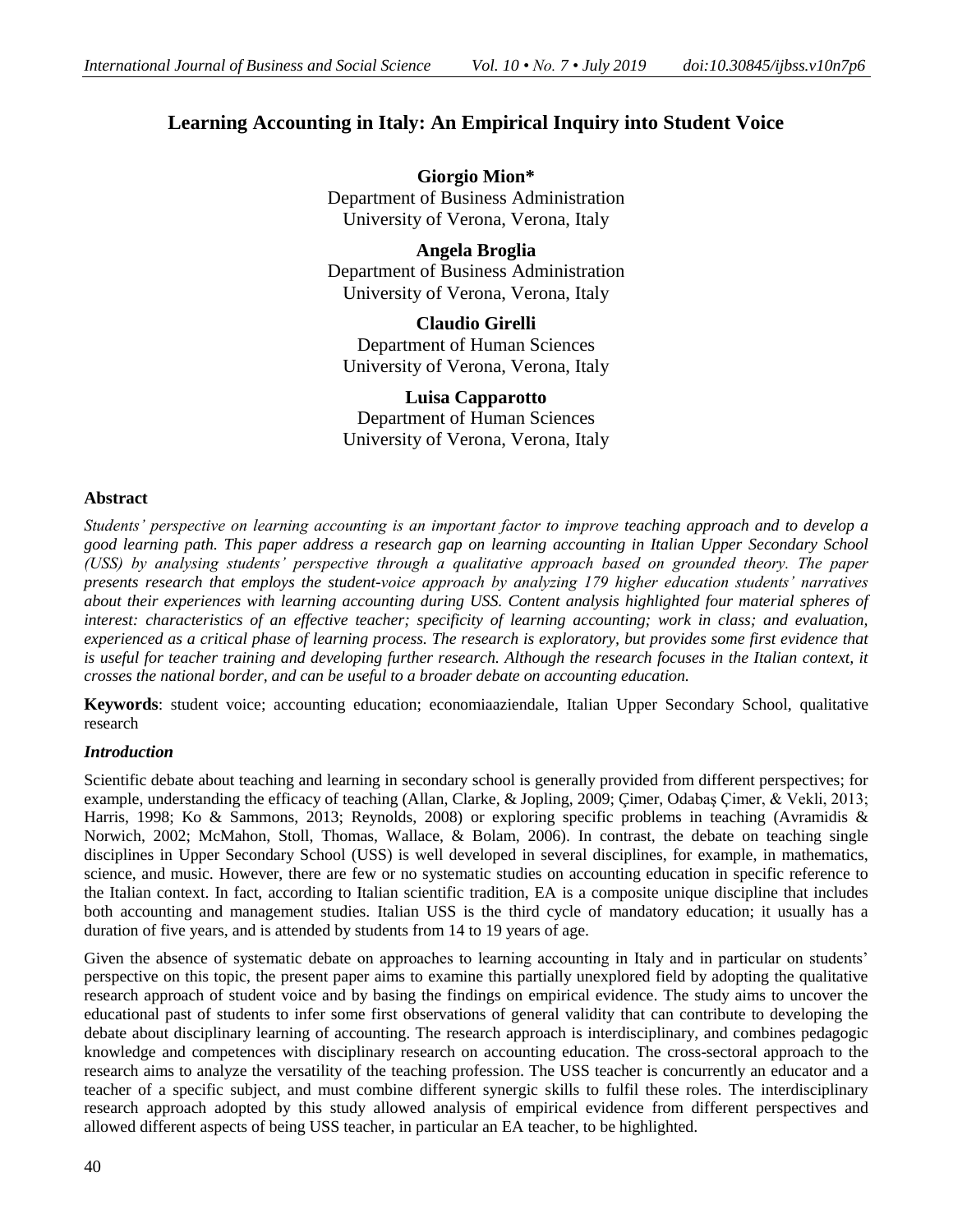The research considers that students are not only the principal stakeholders of teachers' work, but also the real coprotagonist of school. Consequently, understanding students' perspective on learning accounting is a crucial step to develop a solid learning path, capable to build robust disciplinary and transversal skills. The understanding of students' perspective is fundamental to develop research in accounting education.

The general aim of this paper is to understand how students understand learning accounting and which the determinant of a successful learning process is, in their opinion. To reach these research goals, the research asked students in their first year of a bachelor's degree to describe their experiences with EA learning during USS. As stated, the research methods are qualitative and adopt a grounded-theory approach to analyzing student voice. Seeking the perspective of students that have already begun their bachelor's degree allows examination of their past training because they are experimenting with their skills in academic context and they are more capable to evaluate their scholastic experience in the light of the so-called "school of competences". The sample is large and diverse, but is only a part of a much larger sample, not yet explored by research; for this reason, the analysis assumes an exploratory nature.

#### *Student Voice and Accounting Education: Literature Review*

Present research is based on students' experiences as direct witnesses to gain understanding of their training. Students' perspective is crucial in accounting education (Bandura & Lyons, 2012) and, in general, in pedagogy, because the student is at the center of educational research because they are the principal actor of the school, or better stated, the coprotagonist of the teaching and learning process, with a role that equal to that of the teacher. In other words, student is not only the receiver of teachers' service, but it has specific responsibility and this factor is crucial in term of modern theory of knowledge (Bereiter, 2002).

Our research is anchored in student voice, a research strategy that was developed at the beginning of the 2000s in North America (Cook-Sather, 2002; Doddington, Flutter, & Rudduck, 2007; Fielding, 2001; Flutter, 2006; Levin, 2000), but has been adopted in the Italian context (e.g. Dettori, 2013; Gemma & Grion, 2016; Grion & Alison, 2013; Ianes, Cappello, & Demo, 2017; Zuccoli, 2013).

From the position of student voice, the student is an important source of information about teaching and learning, and has the capability to identify possibilities for improvement in teaching and learning. The research strategy of student voice places great trust in the student's perspective, and requires acknowledging the student perspective on learning as valid and constructive (Groves & Welsh, 2010). The perspective of students on teaching and learning is deeply rooted in daily experience, and thus using this perspective for research on teaching and learning allows research to avoid the risk of discussing critical educational issues in detached or theoretical terms (Cook-Sather, 2002). For example, the previous study by Duarte (2013) adopted students' point of view to understand the factors that affect the effectiveness of teaching.

Previous studies adopted student voice methodology to understand a different view on teaching and they compared students' and teachers' perception on the same topics (e.g. Könings et al., 2014; Mitchell, Bradshaw, & Leaf, 2010).

In the context of accounting education, researchers have principally demonstrated interest in student voice in the academic context (Hoque, 2002; Lindquist & Olsen, 2007; Lord & Robertson, 2006; McVay, Murphy, & Yoon, 2008; Weil, Oyelere, & Rainsbury, 2004). Most previous research focuses on the use of specific techniques or methods whose efficacy students are asked to evaluate. Other research asks students to understand their approach to teaching accounting (Mustafa, 2011; Sharma, 2002), which is often considered a difficult school subject and is marked by a prejudice of complexity (Mladenovic, 2002). More recently, Douglas and Gammie (2019) faced the approach of accounting degrees to non-technical skills.

# *Institutional Framework*

EA can be considered a mixture of accounting and management (and partially organizational theory), EA is a *unicum*  ifcompared to scientific international overview, and is the epistemological outcome of the so-called "manifesto" published by Gino Zappa (1927), who wanted to unify all previous studies on firms under one unique discipline.

However, the position of EA in Italian USS has evolved very slowly, and came to have a well-defined autonomous position as a specific discipline only in the school year 1996/1997. Before this time, EA was divided in two different subjects, of which accounting played a dominant role in relation to number of teaching hours and weight of final evaluation (graduation exam).

In Italy, accounting was introduced into USS by the Casati Law of 1859, and was confirmed by the Gentile Reform of schooling of 1923. This reform indelibly marked Italian USS through the implementation of the dichotomy between lyceums and technical institutes. The reform was developed by Giovanni Gentile (1875-1944), an idealist philosopher and minister of public instruction during the first years of fascism (1922-1924) (Gregor, 2017).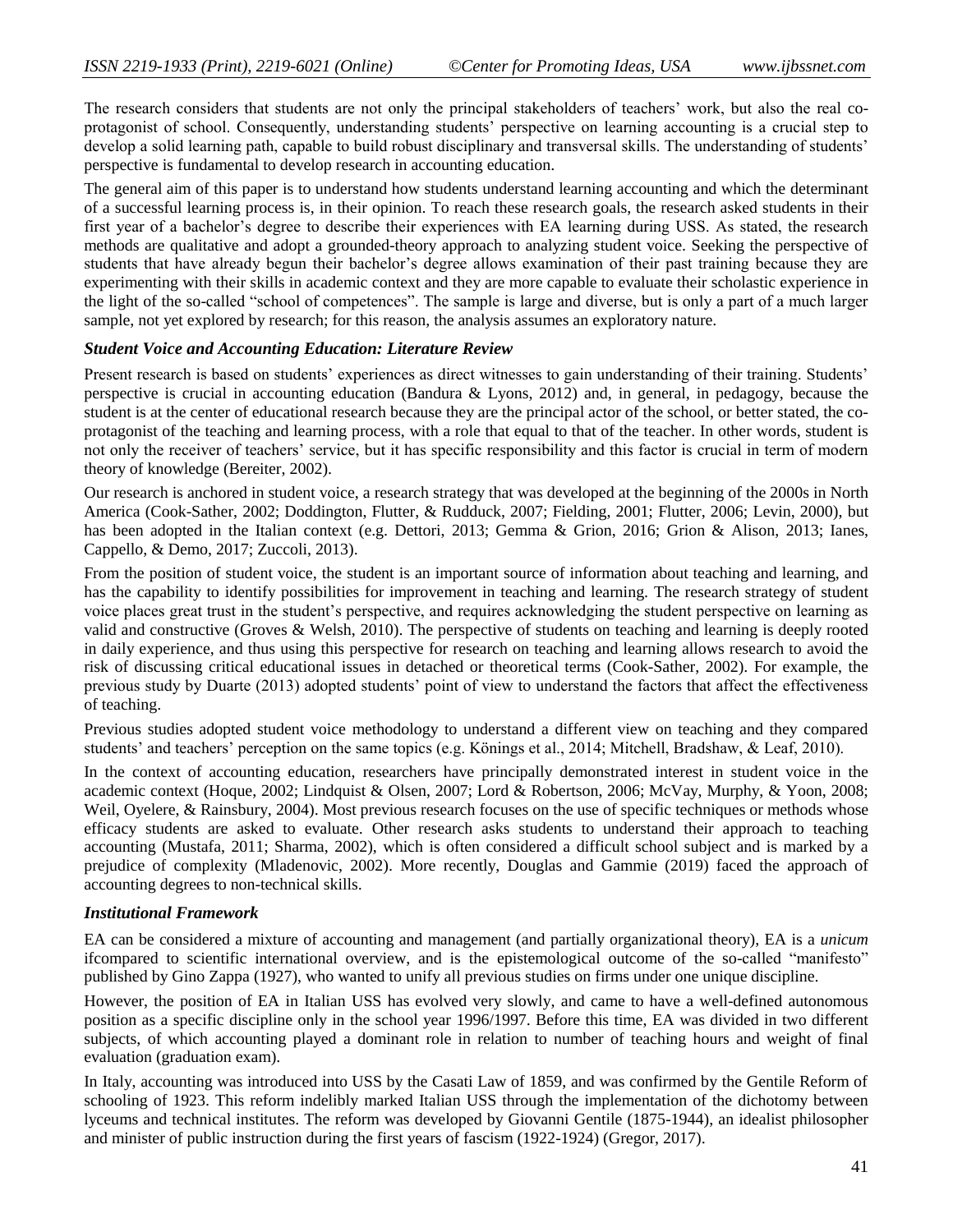The philosophy at the foundation of the of the Gentile Reform was the hierarchical superiority of classical studies over technical studies. The priority of classical studies worked not only at a theoretical level, but also at a practical one, for example, in the selection of top economic and political positions of employment.

After the inception of EA as a unitary science in school programs, the discipline remained divided into two nuclei (accounting and management) until the 1990s. The reform of USS, realized by Minister Gelmini in 2010, entered into force in the school year 2010/2011, but not even this reform modified the position of EA in Italian USS, and the discipline was included only in specific curricula. That is, the scholastic system designed by Giovanni Gentile did not change after Gelmini Reform, and EA is a subject taught only in technical schools.

EA has an important role in Istituti Tecnici Economici (Economic Technical Institutes) that have four principal curricula: Amministrazione Finanza Marketing (Administration Finance Marketing); Relazioni Internazionali per il Marketing (International Relations for Marketing); Sistemi Informativi Aziendali (Business Information Systems) and Turismo (Tourism). Ministerial guidelines attribute an important role to EA in these curricula, despite the minimum number of teaching hours of EA being different in the different curricula. For example, there is a minimum 264 hours of EA in the last year of Administration Finance Marketing, while the Tourism curriculum requires a minimum of only 132 hours. The real number of hours dedicated to a single subject is defined by the individual school based on the specific triennial didactical plan (Piano Triennale dell'Offerta Formativa.

During school year 2016/2017, there were 351,265 students enrolled in Economic Technical Institutes, which accounts for 13.4% of all USS students in Italy. This number was slightly lower than that of the previous school year: 361,896 (13.8%) (MIUR, 2018).

# *Research Design*

The research adopts a phenomenological approach, aiming to explore students' perspectives on the analyzed phenomenon that is, learning EA in USS in Italy. We conducted data analysis adopting the methodological approach proposed by grounded theory (Glaser & Strauss, 1967; Strauss & Corbin, 1990). Consistently with the methodological approach, the research is guided by a wide research question: What is students' experience with EA learning during USS, and what implications can be derived for methods of teaching/learning from student voice?

Adopted methodological approach allows analysis of the educational fact without simplifying its nature or disclosing a definition (Mortari, 2007), but respecting its complexity as an endogenous characteristic. Data were analyzed as a starting point to formulate a theory on the phenomenon that aims to be a faithful interpretation of it.

Another important characteristic of the adopted research method is the circularity of the research path, that is, the research path does not have precise and consequential phases but is a "spiral path" (Mortari, 2007: p. 150). Data collection, analysis, and interpretation coexist in a unitary process of theoretical construction. That is, theorization on the phenomenon develops from data collection in such a way that it can improve the collection itself in a continuous and recursive analysis through the interdisciplinary research group.

Students who participated in the research have attained their USS degree. Therefore, they were able to narrate a realworld academic experience that can be used as a basis of comparison for defining their past scholastic experience. The conclusion of one learning experience through exiting the USS context, and the commencement of another learning experiencing through beginning a higher-education degree can help these students to develop of a more mature and critical perspective of their past experience (Van Wagoner, 2015).

We asked first-year students enrolled in a Bachelor of Economia Aziendale (Business Administration) or a Bachelor of Economia e Commercio (Economics and Commerce) at the University of Verona (in its two sites of Verona and Vicenza) to present a short, written text to narrate their EA learning experience in USS. Data collection was over a three-year period (academic years 2015/2016, 2016/2017, and 2017/2018). We put out the call for participation both orally during the lessons and through the students' e-learning platform. The natural addressees of the call were the students from Economic Technical Institutes or other technical schools that include EA in their curricula. Participation was voluntary and free, without any incentive or sanction. Therefore, the sample was self-defined by the students.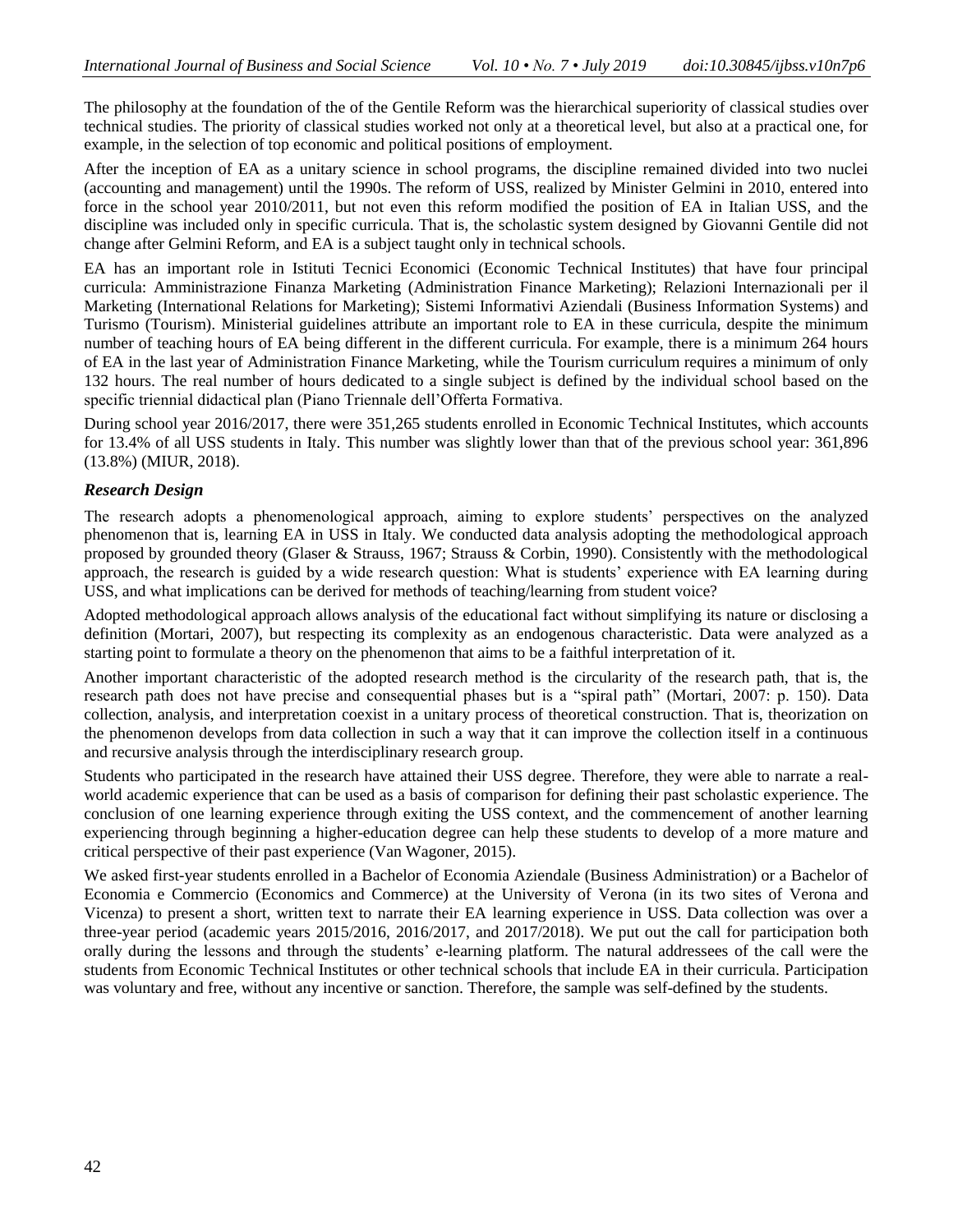The following is the text of the call for contributions.

#### Dear Student,

We are collecting data useful for understanding how EA is learned and taught in the USS. If you studied EA during your USS degree, we ask you to participate in our data collection by sending us a short, written text composed based on the following guidelines. Your contribution is valuable because it will allow us to collect experiences that are useful to research and teacher training, and to the improvement of teaching praxis.

### **Guidelines**

Think about your experience as a USS student, particularly of learning EA, and narrate an episode that was notably meaningful in relation to this discipline. You can write freely, but if you do not know where to start, you can answer one or more of the following questions:

- Which issues do you consider most simply to understand? And which ones more difficult?
- Which types of lessons do you consider most effective (e.g., classroom teaching, exercises)
- Have you had teacher you found highly effective? In what ways were they like this?
- Did you need extra help in school to learn the discipline?
- Thinking over your five years in USS, were there any changes? If so, what types of changes? Did your approach to study changed?

Notes:

Please indicate your age and which school you attended.

There is no minimum or maximum word limit.

You can send more than one text.

If you prefer, you can send your contribution anonymously.

All narratives were made anonymous by assigning an alphanumeric code to each contribution.

The research group performed a content analysis of students' narratives using NVivo 11 software. The content analysis began by implementing an attentive and recursive reading of the narratives to recognize text units significant to the aims of the research. Each text unit was converted to a label, that is, "an enunciation—faithful to the content of starting text unit—that describes the essential quality without adding nothing nor interpreting" (Mortari, Dusi, Girelli, Sità, & Tacconi, 2010, p. 52; tranlastion by authors). Labels allow different text units to be combined, including text units derived from different narratives.

By reading single labels repeatedly, and making reference to the content they represent, common sense units can be identified, and labels can be gathered into categories that can identify the phenomenon in its multiple aspects.

The construction of the coding considered the complexity of the students' experiences, which combine different dimensions as follows:

- the students' perception of themselves and their identity
- $\bullet$  the students' relationship with the school as an institution (Goffman, 1961)
- the specificity of the students' experience with EA learning in the context of the global experience of being a USS student.

The research group maintained a distinction between these different dimensions of the students' experiences to ensure better focus on the issue. NVivo 11 software allowed the creation of a map of labels for each category, based on which, the research group participated in shared reflection and identified the following four categories:

1.characteristics of an effective teacher

2.learning EA/accounting

3.work in class

4.evaluation experience.

The results of the research are presented by adopting this structure of categories.

After the construction of the coding, four focus group were conducted with students to verify the analysis. The focus groups involved 30 students, chosen from among the students that contributed significant and complete narratives. The focus groups were recorded, and the content analysis was extended to the transcription of the dialogues from the focus groups.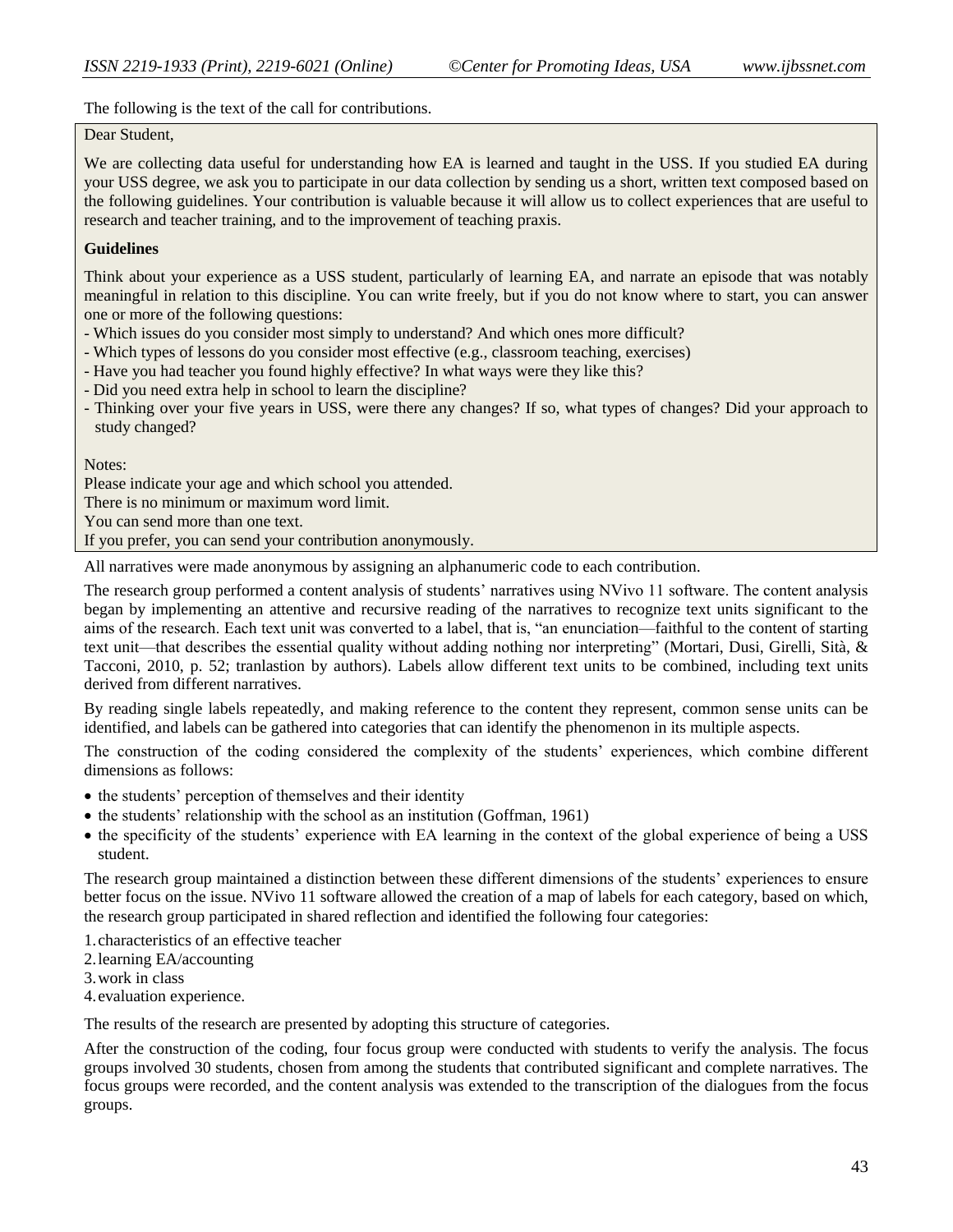# **Characteristics of the Sample**

The sample comprises 179 students enrolled in a Bachelor of Business Administration or a Bachelor of Economics and Commerce at the University of Verona in its two sites of Verona and Vicenza. Table 1 presents the distribution per academic year and per site.

| Academic Year | Verona | Vicenza | Total |
|---------------|--------|---------|-------|
| 2015/2016     | 49     | 17      | 66    |
| 2016/2017     | 25     | 34      | 59    |
| 2017/2018     | 24     | 30      | 54    |
| Total         |        |         |       |

**Table 1: Distribution of students per academic year and per site**

Most students came from the same province in which they were studying their bachelor's degree, but there were some exceptions of students coming from the bordering province of Padova or from the bordering regions of Lombardia, Trentino Alto Adige, and Emilia Romagna. Only one student came from another region (Puglia).The average age of the students is 19.3 years, and there were 104 female students and 75 male students.

### *Results and Discussion*

### **Characteristics of an effective teacher**

First, students' narratives made clear the essential relationship between the teacher and the taught subject. The students reported the belief that their own approach to the subject, level of passion for the subject, and even their academic success in the subject were a consequence of the capabilities of the teacher. Positive and negative experiences are present in the narratives, but all refer to the teacher's responsibility.

Among these six teachers, I found competent and willing ones, but also someone that showed they were anything but competent, and this variability caused a bad learning of the school subject. (6ECVR)

During the first year of USS, I hated this subject, only because I had an incompetent teacher that made me hate the subject. She did not explain anything, and demanded that we solve the exercises alone. During the second and third years, I had two other teachers, who much more competent and they made me love this subject (11ECVR).

In several narratives, students emphasized the importance of continuity of teaching, that is, having the same teacher for the five years of USS. Only few students experienced this, and the importance of developing a mutual relationship between the teacher and students as a solid approach to learning the subject emerged from their contributions:

Having the same teacher for the five years contributed to reinforcing my knowledge, and to learning better new concepts that were gradually introduced. (24EAVR)

However, several students had negative experiences in which they had to change to a different teacher, and continually restart from a mutual understanding between teacher and students. Therefore, the educational agreement at the basis of learning had to be renegotiated because it is very personal and linked to teaching and relational style of the teacher.

My learning path with EA has not been linear because I changed teacher every year. These continuous changes inevitably influenced my approach to the subject. On one hand, experiencing different teaching methods was stimulating, on the other hand, it prevented me from establishing a logic and temporal continuity among the different issues and learning methods. (67EAVI)

Among students' voices, there is also an outside one that underlines how the learning experience is individual despite having the same teacher. One student defines teacher continuity as an optimal, but not an indispensable condition for a good learning process, because the discriminating factor for academic success is autonomous study.

For five years, apart from the first two, we always changed teacher. On one hand, this is not positive because each teacher has their own rules and logical thread. On the other hand, it is not completely negative because we have had the opportunity to understand that there is no unique universal teaching method, but there are different models. (47EAVI)

If a teacher is an indispensable condition to having a good approach to the subject, the research group identified the characteristics of "good teacher" from the students' narratives. Some of the students equate all teachers, beyond the single taught subject. In addition to teachers' solid disciplinary competences, students emphasize the importance of teacher communication skills, both for building a meaningful relationship with students and for effectively transferring the specific discipline using simple language. The students noted that one fundamental characteristic of the teacher is the capacity to control the class.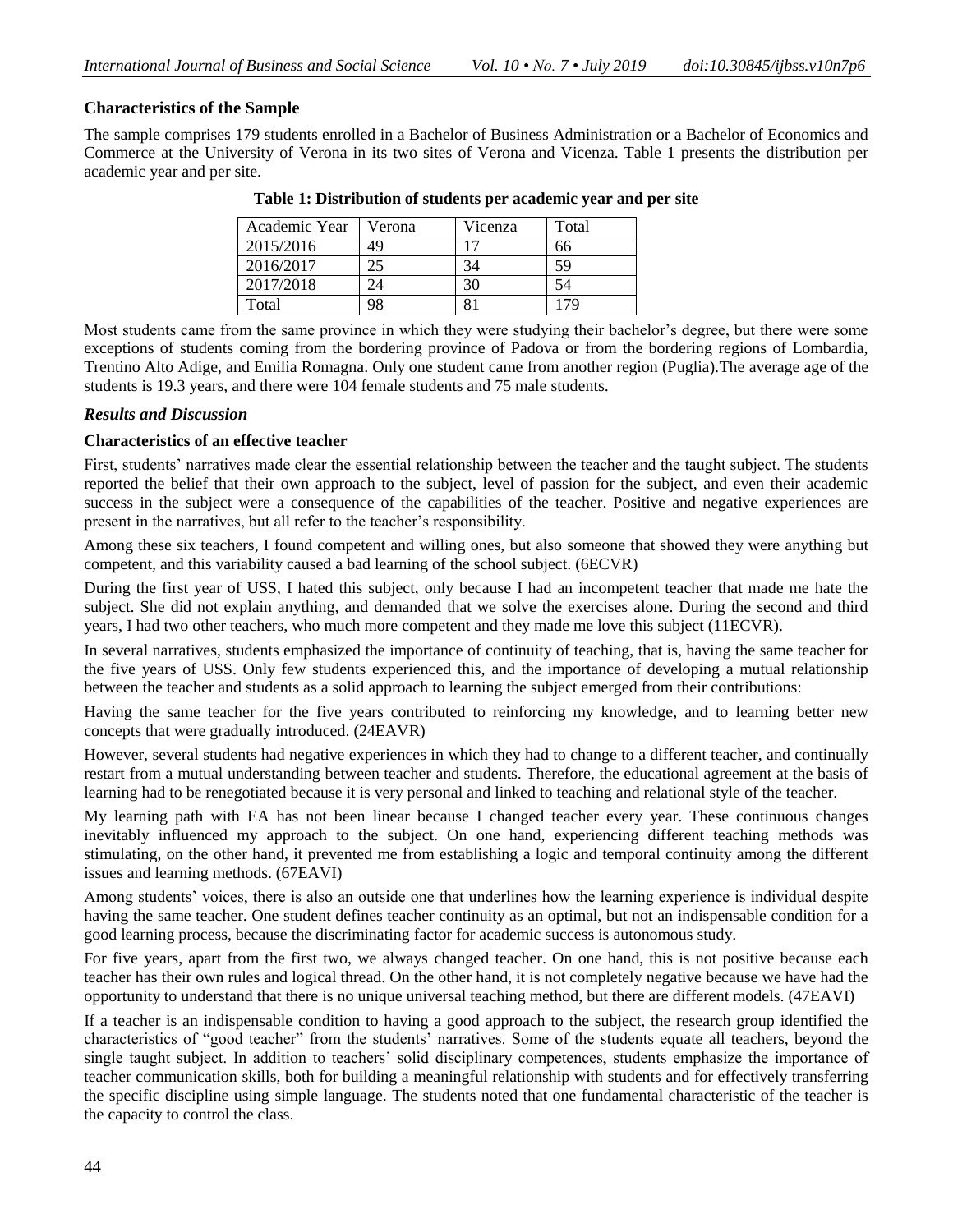There must be silence in the classroom. The teacher must be able to control the class, because students are not old enough to understand that what is learned in the classroom is important for them. Therefore, students go to school not to learn but to meet up with mates, ok? Therefore, if the teacher is able to control the class, you can concentrate on the issue, there is silence, the student raises their hand; if there is some doubt, it can be clarified […] but, if I am doing the exercises and I speak to my schoolmate, it is not good! (24FG.5.25)

Another crucial characteristic of a good teacher is helpfulness as a part of communication skills. Students often note the importance of helpfulness because they are conscious of having their own difficulties in learning, and of being slow to learn, but they also affirm that they have experienced being intimidated by teachers who do not understand the real need underlying their difficulties or requests for help. Teacher helpfulness is described by students as the teacher's capacity to gather feedback from students about the learning process, and changing their teaching methods if they are not adequate or appropriate for the students. During a focus group, one student narrated the following episode:

In third year, a new teacher arrived. She used book reading as a teaching method […] if someone did not understand, they could ask […] Nonetheless, from a debate among friends, we understood that this method was not suitable for us. So, we asked her to make a short summary [of the text] at the beginning of the lesson because this might help us to better understand the lesson […] she was very kind and helpful and accepted our proposal. (FG22.G2.41)

The students expressed that there is no risk that helpfulness will result in the perception of "do-goodism". The awareness of the necessity to avoid overblown compliance is deeply rooted in students' thought because they consider an ineffective characteristic for productive learning. Thus, students value teacher sternness because it can stimulate productive learning.

Communication skills, helpfulness, and sternness are characteristics of a teacher that can build productive relationships with students through acknowledging students as playing a central role in their own learning path. When the teacher does not recognize the student's centrality, they are seen by the students as employing a didactic style inspired by a "sense of duty" rather than being based on the students' needs.

My last teacher had his program, his hours […] and stop. His goal was to finish the program, not educate students. At least I thought that. (FG30.D.19)

### *Learning EA/accounting*

The students' narratives allowed us to examine the students' perspectives on EA as a subject in which they had no competence before beginning USS. The students reflected on a learning path that led them to mature competences that are useful in an employment or higher-education context.

The importance of a unitary vision emerged in the students' narratives, that is, they felt that it is important to ensure the knowledge and competencies gained in each school year are not independent but are maintained during the five years of USS. EA was a subject in which, if you miss a part, you are in a bad position […] at least, I experienced it like that. If you are not in step [*with the rest of the class*], you risk not understanding something important for being able to create a financial statement [which is understood as the final learning goal of EA]. (FG14.C.91)

The unity of the discipline becomes particularly clear at the end of the learning path, when what has been previously learned comes to light as being indispensable for learning further competencies and understanding the meaning of these. In the students' narratives, the understanding of this unity is often accompanied by a sense of satisfaction in learning and seems to foster a motivation to study:

An episode that changed my way of understanding the subject was when the teacher started to explain financial statements with the data of choice […] I remember that I was impressed by how everything I had studied merged into this new type of exercise. Understanding was always satisfactory! (9ECVR)

Second, the dual nature (i.e., theoretical and practical) of EA was also emphasized by the students. The students expressed an understanding of the need to combine different learning methods: one to assimilate theoretical concepts and another to perform practical tasks by adopting problem-solving behavior. However, even if students recognized the importance of the theoretical dimension of the subject, they emphasized the importance of the practical dimension, and thus expressed that doing exercises was a favorite learning method.

The most effective lessons were the exercises because they combined practice and theory, and I was instantly able to understand the meaning of words by which teacher described an action. (21EAVR). The link between the subject and business reality is another characteristic of the discipline that fascinated the students, and one that formed the foundation of the students' commitment to continue studying accounting in higher education. This link allows the opportunity to connect what is learned at school to business and economic current events, and fosters the students obtaining keys to understanding specific accounting issues: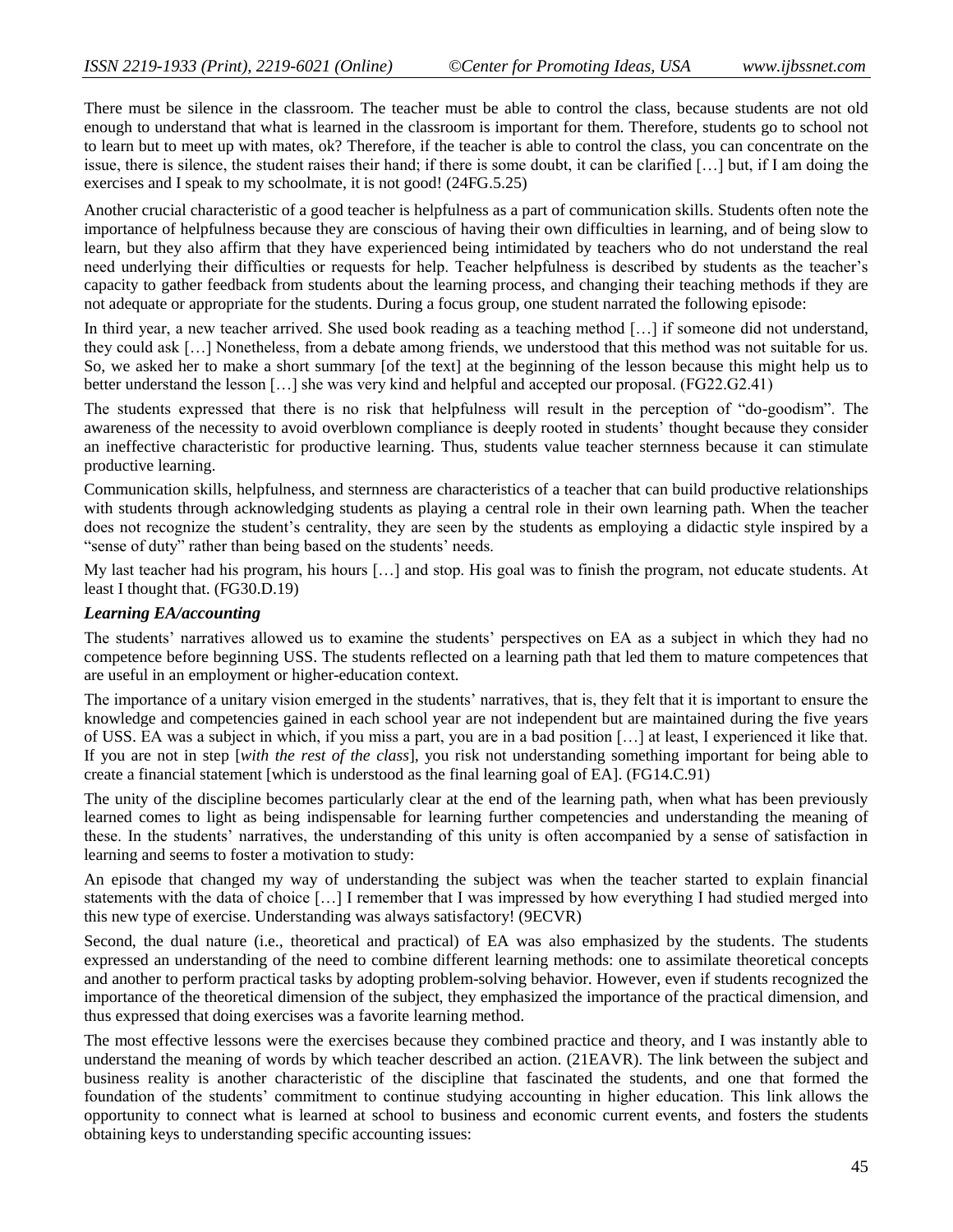We often read Il Sole 24 Ore [*the most important Italian financial newspaper*] in the first half hour of the week, after the teacher had examined the newspaper previously, he showed us the most interesting articles [...] Otherwise he did some case studies. For example, when we studied franchising, he used the Benetton case. (22 FG.M2.90)

Students emphasize that business reality has to be brought into the classroom in a concrete way, for example, by examining original documents. The students expressed that they did not want the teacher to use simplifications or generalizations that are often used in textbooks. Several students declared that they appreciate teachers who had practiced in the accounting profession if they were able to filter their experience, and make it useful learning material.

### *Work in class*

Several opinions that favored active participation to lesson emerged in the narratives, and above all, in the focus groups. A teacher that provides students the opportunity to participate in class by expressing their opinion or asking questions was considered very effective.

I have found exchange of views with teacher and classmates very effective in learning some issues. (51ECVR)

In my opinion, the most productive lessons are those that require students' participation: no one loves listening to a teacher's speech for hours without expressing their own opinion. I think that if stimulated, students can better understand the meaning of what they are studying. An interesting method is submitting a problem to students [e.g., How to improve the corporate image of a specific firm] and letting them to find a solution. (2ECVR)

The students' narratives highlighted that their own awareness of the importance of class participation grew only towards the end of their course of studies, it was expressed that for most of the course, they had limited understanding of the value of their own class participation.

When you are 16 to 17 years old, you struggle to understand that participating is good. You mind your own business [...] but if you participate in the lesson, you learn better, but you only realize it at the end! Unfortunately! (FG22M2.48)

Together with lessons during which teacher captivates students through their explanation of the subject, there are experiences of other forms of student engagement, for example, the method of assigning students the task of presenting some parts of a lesson. In this method, students prepare subject issues autonomously at home and present them to the class in the following lesson. However, this method is not appreciated by all students for different reasons. First, because this method requires students to fulfil a task that they are not completely able to manage, above all because they are not used to conducting autonomous research outside using the internet, and they are not sufficiently skilled to detect whether the information they gather is correct.

I don't like presentations made at home by students. They can be in-depth analysis of issues already explained at school, but they cannot be totally new issues! Above all, if the teacher says, "Do not search on the internet"! So, where can we search for the information? So, we search on the internet anyway, but the information is a lot, and maybe wrong, and there is the risk we memorize the wrong information. (FG22.M1.48)

Further, there is the risk of this leading to incomplete learning of the subject because of the fragmentation of the program between different students, each of whom focuses only on its own part, without understanding the complex unity of the subject. In addition, some students who are particularly interested in accounting learning have to settle for classmates' explanations, which may not be correct. Some students considered this teaching method a strategy adopted by teacher to reduce their own workload by delegating teaching tasks to someone.

The teacher did not assign us a lot to do. She gave us some lessons to teach using the excuse of doing "research". In this way, each student studied a chapter and prepared a PowerPoint to show in class, but there was no sort of evaluation. The teacher sometimes commented on the slides. (46ECVR)

Teamwork was also reported as being often used, particularly for completing class exercises. Even if this practice is not always structured and used in an explicit cooperative learning strategy, students stated that they appreciated it and emphasized its positive characteristics. They particularly expressed that working in the context of their peer group allowed them to express their own doubts, which could be freely clarified by classmates because students are less intimidated by peers than they are by the teacher:

I can say that teamwork is of great use from a learning point of view. Even if it can sometimes seem like a waste of time, and is not always simple and needs a lot of time, teamwork helps the learning process because the best students help the other ones, and doubts can be mutually solved. Teamwork is also important from the point of view of relationships because it fosters a collaboration that can grow also outside of school time. (FG22G.2.1)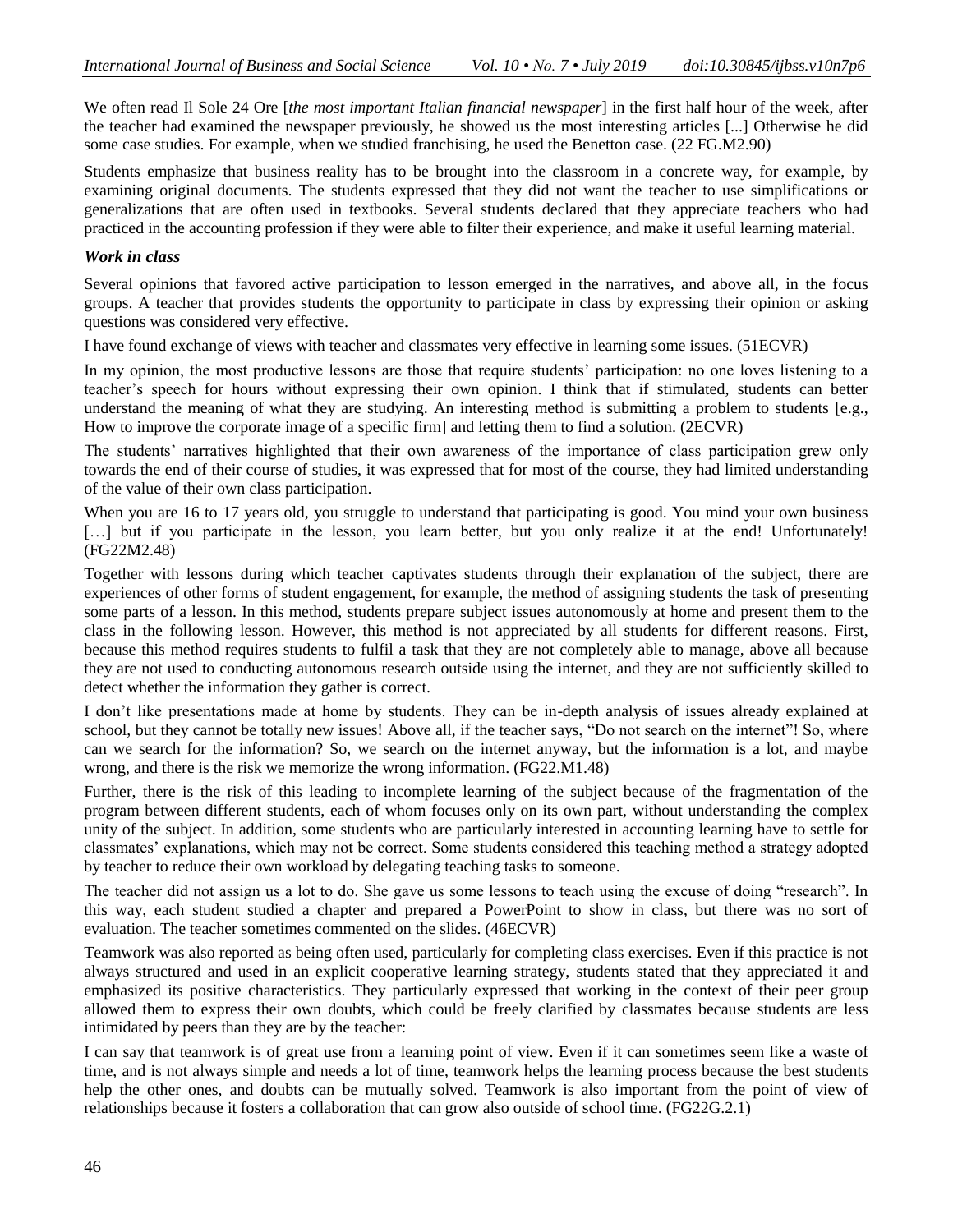In my opinion, the most effective lessons were the group exercises, because classmates have no scruples about asking each other questions that seem trivial (48EAVI).

Despite this positive account of teamwork, the discussions between the students in the focus groups demythologized the practice of teamwork in class. That is, it was found in the focus groups that if teamwork exercises are not well organized and controlled by the teacher, teamwork can be ineffective, or even counterproductive for student learning. During focus groups, the students particularly emphasized that there is a risk for the better or most motivated students not gain anything from teamwork because they needed to do extra work to compensate for the students in the group who did not do a great deal of work.

Regarding teamwork, I consider it a waste of time because it often happened that only two people in the group worked, while the other ones did not do anything. Therefore, in my opinion it is not so useful. (FG22.M1.11)

In my opinion, teamwork is useful only for those who are not in step with others in the class. On the contrary, it is detrimental for good students […] It is a waste for time for those who have already learned the exercises, but obviously it is helpful for the other ones. But the usefulness is not for the best students. (FG24.5.32)

Nonetheless, according to the students' opinion, the effectiveness of the teamwork is not the responsibility of the less motivated students, but of the teacher. The students highlighted that the teacher has the responsibility to assign the appropriate role to each student and to guarantee the participation of all students. That is, teamwork cannot work autonomously within the student group, but requires attentive preparation and constant control of the teacher.

#### *Evaluation experience*

Evaluation was expressed as a problem for students. It emerges as a path often marked by the graduation exam: the teacher's action and the student's commitment to study are directed to an evaluation goal that sometimes seems to be the only goal expressed by the school during the five years.

I remember EA tests as huge weights. They lasted four hours! During the last year, we had to do entries, financial statements, balance-sheet reclassification. Achieving a unitary vision of the problem is right and helps understanding all issues, but to do all exercises in a test is really too much. We spent four to six hours doing a test! Even if it was to prepare for the final examination, I experienced this situation as too hard! (FG24.3.52)

Evaluation was expressed as problematic for the students. While some students emphasize that tests can foster individual commitment, others (above all, during focus groups) expressed that they would have preferred a more structured and transparent evaluation that could guarantee fairness and acknowledgment of individual merit.

A very popular need expressed among the students is for evaluation that provides them feedback about their learning path. It is interesting that some students expressed they sometimes received good evaluations without feeling like they had performed well. This type of experience was interpreted as a negative because they felt it allowed them to proceed through the course while not developing the skills useful for the graduation examinations, and above all, for employment or higher education:

During the fifth year, the teacher had a fixed range of evaluations for each student, and I always got eight or eight and a half [*out of ten*]. Even though I had not studied, I always got the same evaluation (FG30.DF.122). When I came to university, I had a wrong perception of my competence […] even if my evaluations were high at USS, my competences were not. So, I had to restart from the basics. (FG30.S.192)

The students' narratives express a clear awareness of the value of evaluation, but they express the need for wellstructured and well-planned evaluations because evaluation should aim to measure individual skills effectively and foster self-assessment.

#### *Conclusions*

Although this study is exploratory, it has allowed some significant observations about learning accounting in Italian USS to be highlighted and the findings allow some general insights.

First, the students' narratives focus on the crucial role of the teacher in relation to both disciplinary competencies and relational skills. In the students' opinions, the teacher is an EA expert but also an educator, who should be capable of understanding the different needs of students and of building positive relationships with them. This underlines the importance of the initial training of teachers, about which in Italy there is a lack of continuity in training and recruitment models (Barzanò, 2009). Students are not conscious of the gaps in initial training, but the evidence extrapolated from their narratives focus on the problem of some teacher skills that cannot be derived only from disciplinary academic degrees, but also from a specific teaching training that allows maturing relational competences and other soft skills.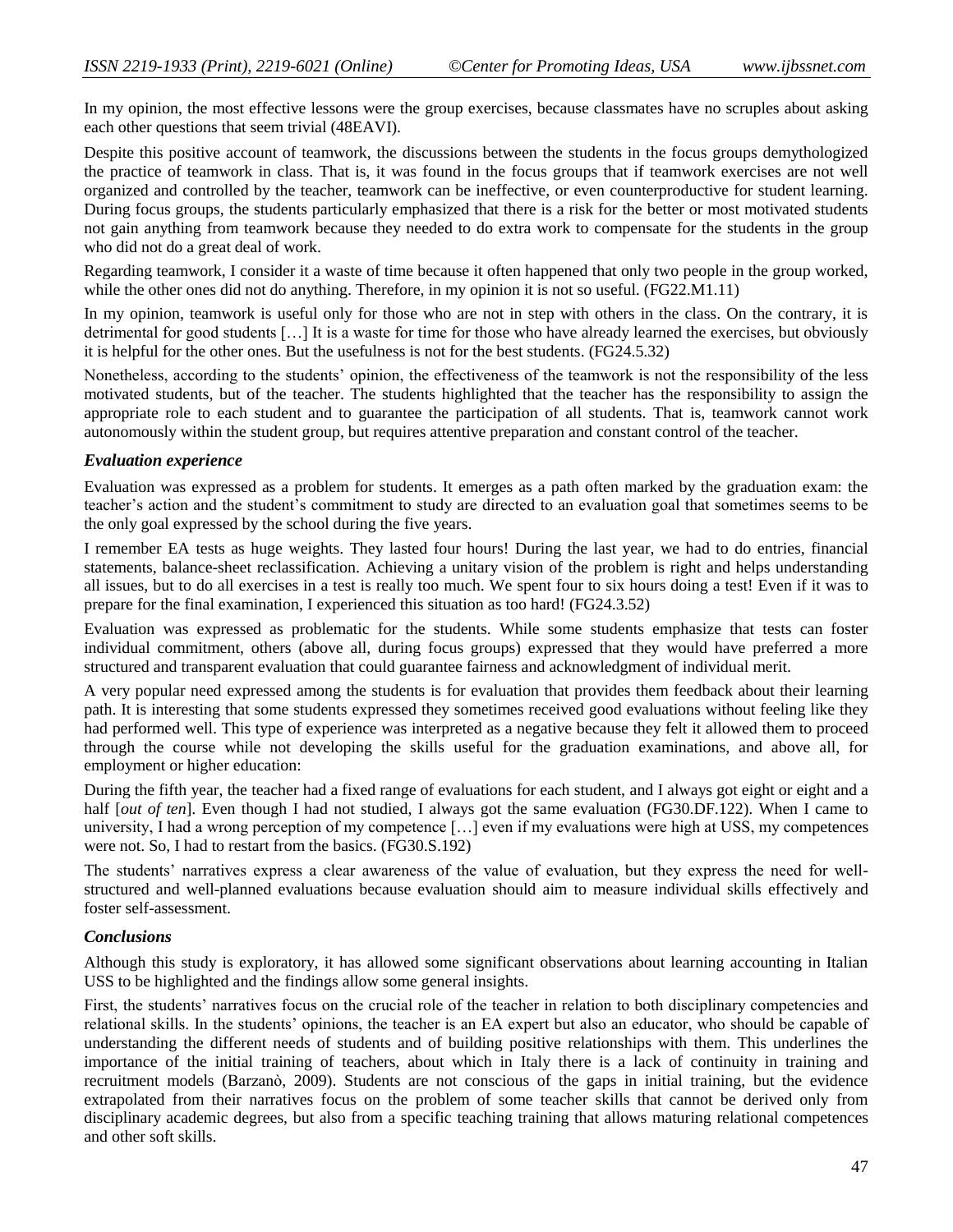In addition, the students made clear that EA/accounting has an important role in building professional skills in addition to cultural competences. Students consider EA a subject that builds a constant link between school and business reality, and thus EA characterizes their outgoing skills as practical ones. This professionalizing characteristic of EA affects the choice of learning methods by teachers in favor of practical exercises and case studies. However, the students expressed criticism of participative learning methods when they are applied without sufficient teacher planning and oversight. Particularly, such planning and oversight (or teacher responsibility) is considered by the students to create student engagement and enhance their individual contributions. If these participative learning methods are not well planned by the teacher, teamwork creates a double risk, that is, unfair workload distribution among students, and an ineffective learning opportunity for the best students.

Evaluation is considered by the students as an important phase of the learning path. It is expressed as being useful to enhance their skills, but only in the presence of two essential conditions: transparency of evaluation criteria and availability of self-assessment instruments.

The exploratory nature of this research calls for further in-depth analysis of a larger sample. Further, this research could be improved by analyzing student voice from an employment context. The qualitative analysis of a research "object" as complex as teaching and learning EA can be developed by adopting other methods of data collection (e.g. in-depth interviews, observations, etc.) that would allow a deeper exploration of students' perception of their learning process.

# *References*

- Abraham, A. (2006), Teaching and Learning in Accounting Education: Students' Perceptions of the Linkages between teaching Context, Approaches to Learning and Outcomes, in *Celebrating Accounting* edited by R. Juchau & G. Tibbits, University of Western Sydney, 9-21.
- Allan, J.,Clarke, K. and Jopling, M. (2009). Effective Teaching in Higher Education: Perceptions of First Year Undergraduate Students, International Journal of Teaching and Learning in Higher Education, 2009. *International Journal of Teaching and Learning in Higher Education*, *21*(3), 362–372.
- Avramidis, E., & Norwich, B. (2002). Teachers' attitudes towards integration/inclusion: A review of the literature. *European Journal of Special Needs Education*, *17*(2), 129–147. https://doi.org/10.1080/08856250210129056
- Bandura, R. P., & Lyons, P. (2012) Instructor Care and Consideration toward Students—What Accounting Students Report: A Research Note. *Accounting Education*, *21*(5), 515-527. https://doi.org/10.1080/09639284.2011.602511
- Barzanò, G. (2009). *Imparare e insegnare: teorie, strumenti, esempi*. Milano: Bruno Mondadori.
- Bereiter, C. (2002). *Education and Mind in the Knowledge Age*, Mahwah, NJ: Lawrence Erlbaum.
- Çimer, A., Odabaş Çimer, S., & Vekli, G. S. (2013). *How does Reflection Help Teachers to Become Effective Teachers?International J. Educational Research* (Vol. 1).
- Cook-Sather, A. (2002). *Authorizing Students' Perspectives: Toward Trust, Dialogue, and Change in Education*. *Educational Researcher* (Vol. 31). https://doi.org/10.3102/0013189X031004003
- Dettori, F. (2013). Migliorare la qualità della scuola superiore valorizzando il punto di vista degli studenti, in *Student Voice: Prospettive internazionali e pratiche emergenti in Italia*, edited by V. Grion and A. Cook-Sather, 242– 259. Milano: Edizioni Angelo Guerini.
- Doddington, C., Flutter, J., & Rudduck, J. (2007). Taking their word for it: Can listening, and responding, to pupils' views give new directions for school improvement? *Education 3-13*, *28*(3), 46–51. https://doi.org/10.1080/03004270085200331
- Douglas, S., & Gammie, E. (2019). An investigation into the development of non-technical skills by undergraduate accounting programmes. *Accounting Education*, *28*(3), 304-332. https://doi.org/10.1080/09639284.2019.1605532
- Duarte, F. P. (2013), Conceptions of Good Teaching by Good Teachers: Case Studies from an Australian University, *Journal of University Teaching & Learning Practice*, *10*(1), 1-15.

Fielding, M. (2001). *Students as Radical Agents of Change*. *Journal of Educational Change* (Vol. 2). https://doi.org/10.1023/A:1017949213447

- Flutter, J. (2006). 'This place could help you learn": Student participation in creating better school environments. *Educational Review*, *58*(2), 183–193. https://doi.org/10.1080/00131910600584116
- Gemma, C., & Grion, V. (2016). *Student Voice. Pratiche di partecipazione degli studenti e nuove implicazioni educative*. Barletta: Cafagna Editore.
- Goffman, E. (1961). *Asylums: essays on the social situation of mental patients and other inmates.* New York: Anchor Books.